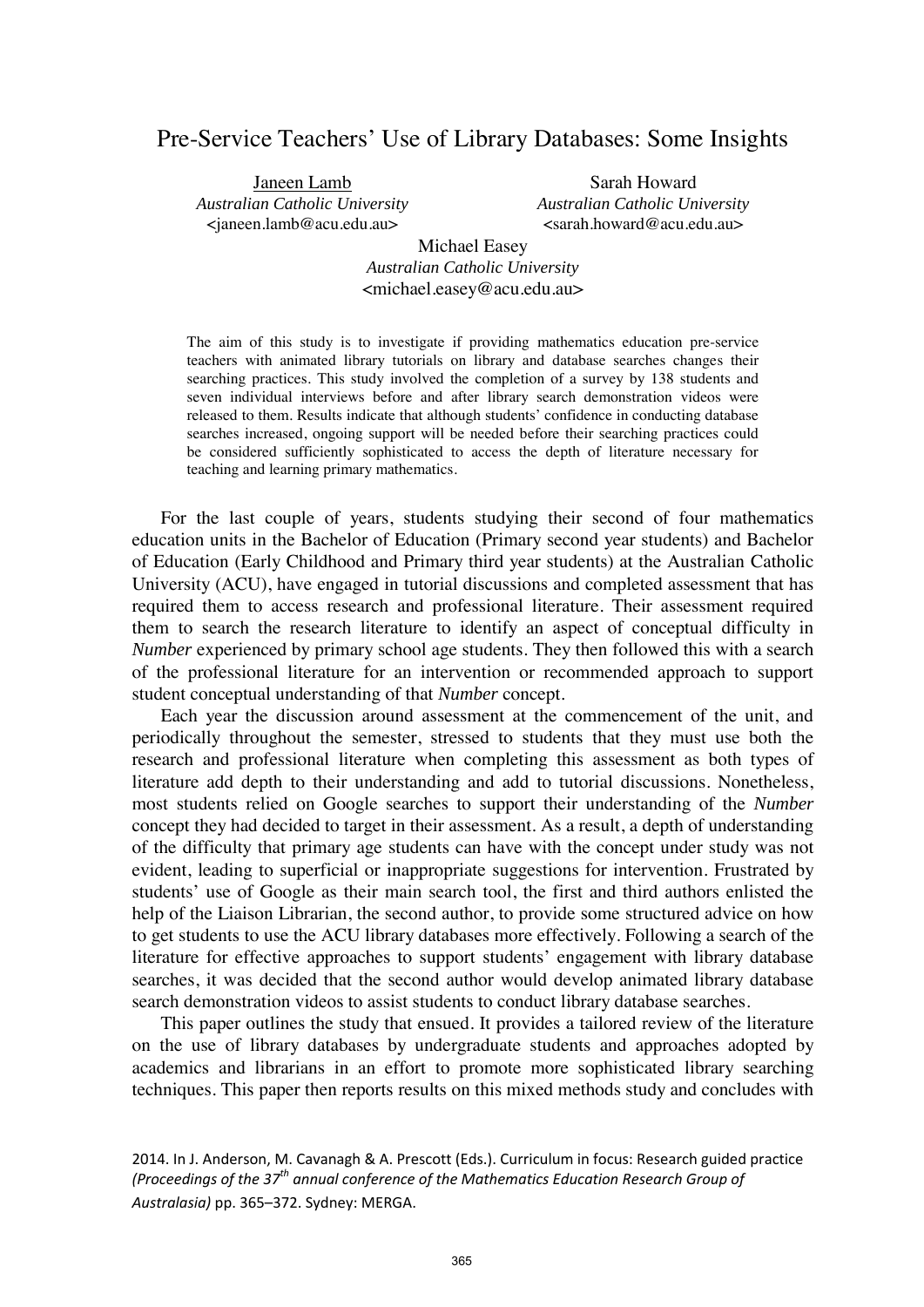a discussion of a way forward for encouraging students to engage with the wealth of resources provided by the ACU Library.

# Literature Review

Rapid advances in technology have meant that access to information has also grown at a similar rate and as a result, using appropriate tools in skilful ways has never been more important (Holton, 2005). Searching for specific information using open access online search engines such as Google is a basic way to find information. In an effort to confront this problem university students are provided with access to a vast array of sophisticated research tools by their university library. They are also offered a variety of instructional materials and sessions by the library staff to keep them up to date with advances in searching the library databases. These approaches are designed to develop good information literacy skills that are supported by liaison librarian services as this is accepted as imperative (Yang 2009). Yet the provision of, and training to use these resources, is met with student ineptitude as they cite the level of complexity as a deterrent for use and lack of time to invest in the acquisition of the necessary skills. Trying to circumvent the identified difficulties, researchers have been investigating the use of different interactive tools to engage university students (Armstrong & Georgas, 2006).

The research is clear that students struggle to navigate online resources (Imler  $\&$ Eichelberger, 2011) and as a result require the guidance from both library and academic staff to enhance their skills. An abundance of literature on the planning and structure of information literacy programs (Barefoot, 2006; Boyd-Byrnes & McDermott, 2006; Bruce, Edwards, & Lupton, 2006; Orr, Appleton, & Wallin, 2001; Poirier, 2005; Selematsela & du Toit, 2007; Selwyn, 2008), particularly in the areas of face-to-face (Hsieh & Holden, 2010; Stec, 2006; Stowe 2011) and online instruction (Bobish, 2010; Bowles-Terry, Hensley, & Hinchliffe, 2010; Hsieh & Holden, 2010) is available with most university libraries providing these resources to their students.

The provision of face-to-face and online instruction is designed to meet the needs of the current generation of technology savvy students who respond well to tutorials that provide "clear verbal explanation and animated, interactive instruction" (Yang, 2009, p. 692). Multimedia tools are recommended to enhance visual learning styles (Nelson, 2004). Consistent with these ideas librarians are now using online resources such as YouTube (Lo, 2011). Information literacy instruction in the format of online videos offers undergraduate students a variety of desirable options (Thorton & Kaya, 2013) by generally providing them with an information literacy program that is convenient (Dewald 2009), flexible and selfpaced (Gunn, Hearne and Sibthopre, 2011) which appeals to undergraduate students (Armstrong and Georgas, 2006). This approach permits the option to review the instruction on multiple occasions (Gunn, Hearne and Sibthopre, 2011) and at times and in places convenient to the student (Lo, 2011). Dewald (2009), nonetheless, points out that online tutorials should function in conjunction with face-to-face instruction and connection to student assessment, as limited progress is made if provided in isolation. In support of these ideas it is also recommended that videos be short (Armstrong & Georgas, 2006; TubeMogul, 2008) and to the point. Thornton and Kaya (2013) state that the use of videos for library instruction is important, however it is important that they not form the entire information literacy program.

To recapitulate, scholarly work identifies the benefits of using a combination of blended learning techniques such as face-to-face and online tools to enrich the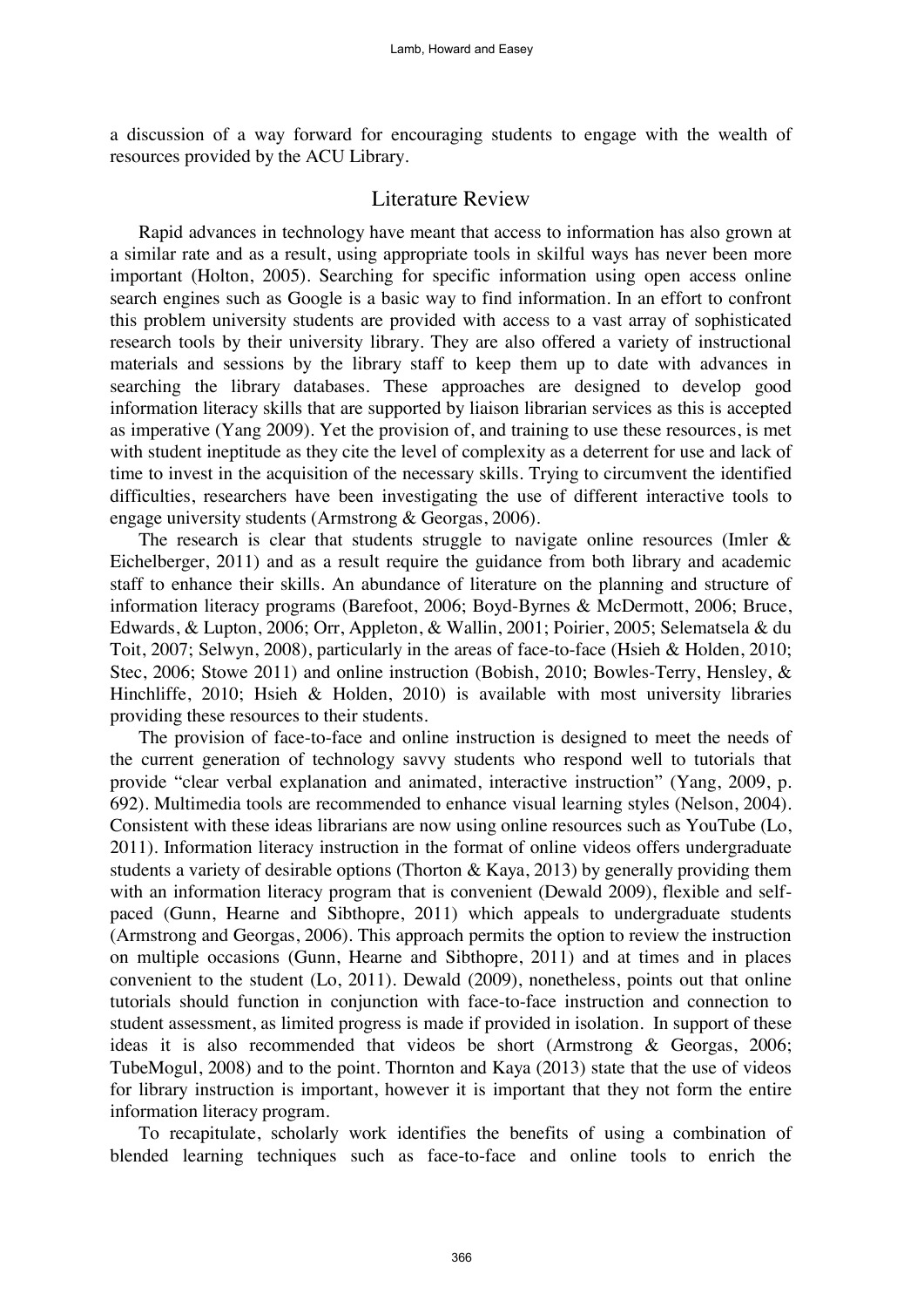development of a students' learning (Roberts & Levy, 2005). In addition to these findings the research also indicates that library instruction is best received when it is course related, and specifically assignment related (Dewald, 2009, p.26).

How this research relates specifically to mathematics education students use of ACU Library databases is largely unknown. In response, the current study aims to understand the actions taken by undergraduate mathematics education students when searching for research and professional literature to support their study. The education students at ACU are provided with face-to-face library instruction during their first semester in their first year. A direct and formal information literacy program has not been formally provided to the students for ongoing self-paced learning since these initial sessions. Providing ongoing information literacy support throughout a Bachelor degree would build upon the knowledge given in the first year program and scaffold learning (Biggs & Tang 2007). Therefore this project sought to answer the research question:

To what extent does providing students with animated library tutorials on library and database searches in mathematics education change their searching practices?

#### Method

This study focused on student responses to two short videos that demonstrated library searches and library database searches on mathematics education topics developed by the second author. Participants were 138 of the 182 students enrolled in the second of four mathematics units in the Bachelor of Education program. A subgroup of the participating students included seven students who were willing to be interviewed before and after access to the animated library database search demonstration videos.

This study involved two stages of data collection with each of the two stages collecting quantitative and qualitative data that included completion of a survey by all participants and a subgroup of seven students being interviewed. The first stage occurred prior to students gaining access to the demonstration videos. This stage of data collection was designed to ascertain their current practices when conducting library database searches and their perceptions of possible future use of the demonstration videos. All participating students completed the survey that was divided into three sections, including demographic details, database questions and video questions. These questions included closed, categorical, and Likert style items. In addition, seven students participated in a semistructured, open-ended interview with the second author while demonstrating a database search related to the statement, "common misconceptions with the learning of subtraction"*.* This interview was conducted in a private room, and recorded using an iPad and the application, Notability. The students used a desktop computer to demonstrate their searching practices.

After this first stage of data collection all students in the unit were provided with the animated library database search demonstration videos to support their study. At the end of the semester, the participants were again invited to complete a survey designed to ascertain the usefulness of the animated library database search demonstration videos in assisting them to change their searching practices leading to better preparation of the final assessment item in the unit under study. The original group of seven students was again interviewed in the same manner as at the commencement of the project and they completed the same database search as the initial interview.

Interviews were transcribed and analysed alongside screenshots of the search undertaken by the students. This allowed the researchers to consider the steps taken by the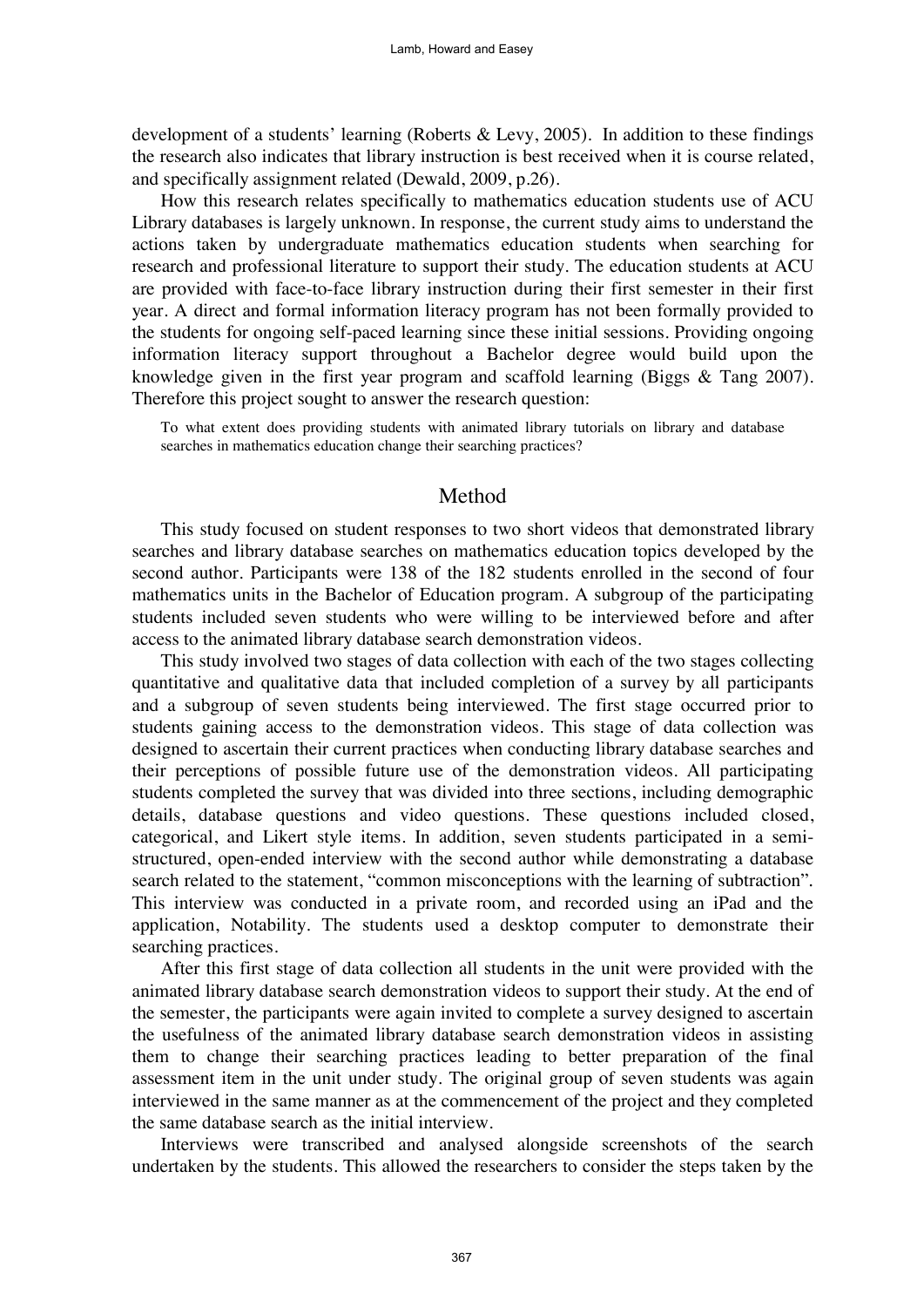students and to make judgments about the usefulness and efficiency of the search undertaken. The survey data underwent descriptive analysis by analysing response proportions for all items asked. The Likert style items were on a 'forced choice' five point scale with anchors ranging from '1 strongly disagree' to '5 strongly agree' (Clark & Watson, 1995). All quantitative data were coded and entered into SPSS for processing to support subsequent interpretation of results.

## Results

#### *Stage 1: Before student access to demonstration videos*

*Quantitative results.* Survey results indicated that 100 of the participating 135 students preferred to use the internet, such as Google, when searching for research and professional journal articles. In comparison, 46 conducted library database searches while only 10 used the library subject guides when searching for literature. The survey results also indicated that the students did not typically ask a librarian for assistance with only 40 taking this approach. Ninety-three of the students preferred to ask a family member or friend for assistance while 69 relied on references provided by their lecturer.

As the majority of students relied on search engines such as Google it is not surprising that very few students indicated that they were confident in the use of the library search box (11) or the library databases (10) as indicated in Table 1. Also worthy of note in Table 1 is that there were a large number of students who did not respond to these items indicated in the zero column, even though they answered other items on the survey. When comparisons were made using the demographic data, course type, year level, gender and age range only gender had statistically significant different levels of confidence with males more confident  $(M = 2.68)$  when using database searches than females  $(M = 2.18)$ ,  $t(131) = -1.36$ ,  $p =$ 0.011.

#### Table 1

|  |  |  | Frequency Distribution for Confidence using the Library Search Box and Databases |
|--|--|--|----------------------------------------------------------------------------------|
|--|--|--|----------------------------------------------------------------------------------|

| Items                                              | $0 \t1 \t2 \t3 \t4 \t5$ |  |  |
|----------------------------------------------------|-------------------------|--|--|
| I feel confident when using the library search box | 19 7 18 47 33 11        |  |  |
| I feel confident when using the library databases  | 27 4 21 40 33 10        |  |  |

Student responses to the items regarding their potential use of the demonstration videos were somewhat encouraging. One hundred students said they would use the videos with 88 of these saying they would watch it more than once. One hundred and four students indicated that they would prefer to watch a demonstration video than attend a face-to-face library class.

*Qualitative results*. When demonstrating their searching techniques for the second author, each of the seven students used different approaches. The first student produced productive results when searching for articles on "common misconceptions with the learning of subtraction" by selecting the advanced library search option that resulted in the desired articles. The second student selected the database link on the homepage and the third used the library guides, both with limited success. The remaining four students were unsuccessful when demonstrating their searching techniques. They entered the entire statement "common misconceptions with the learning of subtraction" into the basic library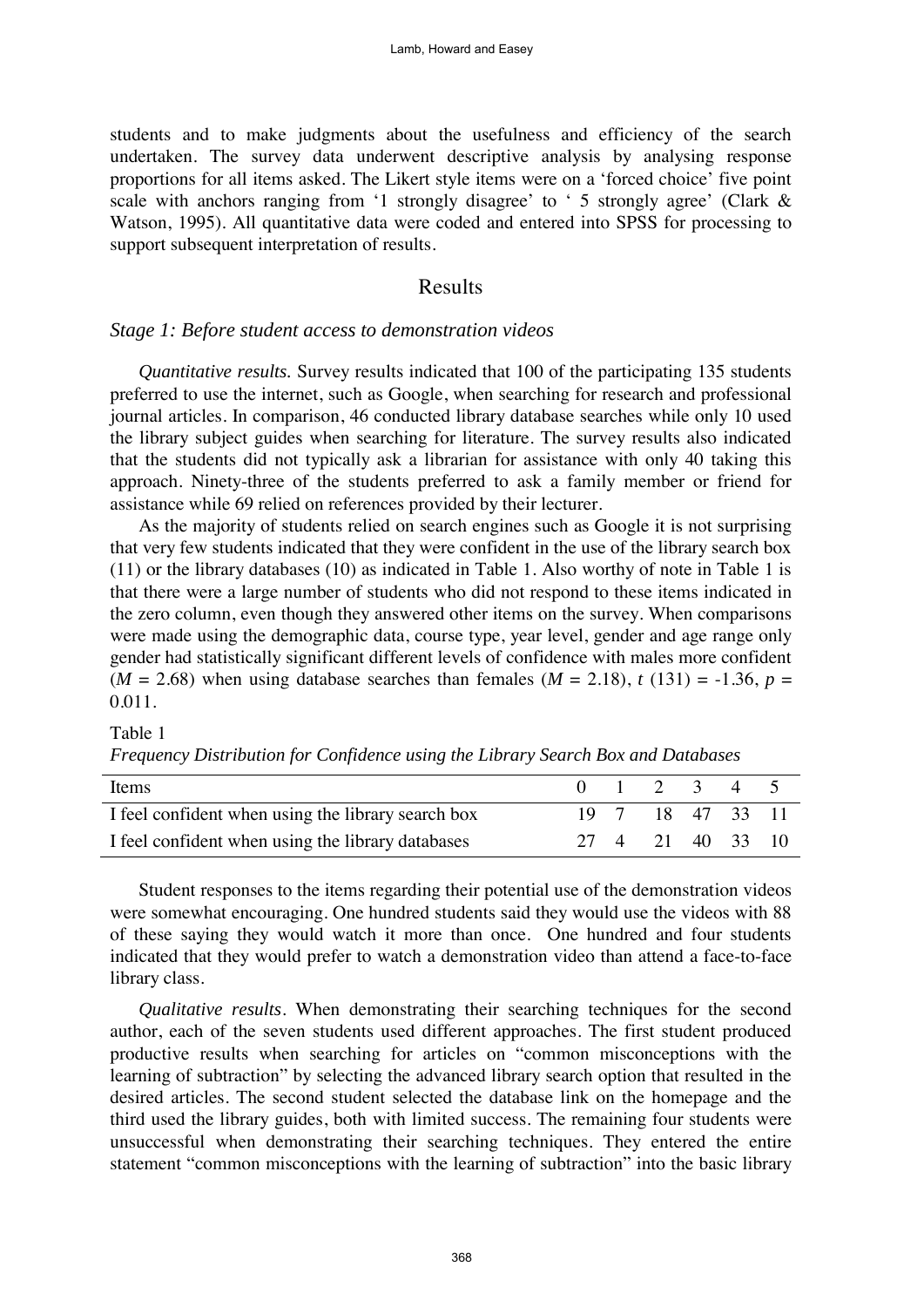search window, indicating the approach they would use when searching using Google. This approach indicated that these students did not know how to start a search through the library search box or by using the library databases. These results indicate that an understanding of how to use the search tools was lacking for all but one student.

These results would indicate that these students studying their second mathematics education unit are limited to a Google or similar style search with the result being that their academic reading would be limited to what could be found on these sites. The outcome of this searching approach is that the recourses of the library are left underutilised. Moreover, the resources provided in professional journals produced by the Australian Association of Mathematics Teachers (AAMT) and for example the National Council of Teachers of Mathematics (NCTM) and the wide range of research journals are simply not being accessed.

#### *Stage 2: After student access to videos*

*Quantitative results*. Table 2 displays the number of downloads of the videos by the students from 12 March 2013, the date the videos were released to students, to 27 May 2013, the date the assignment was due. Worthy of note in this table is that the students were downloading the videos up to the date the assignment was due. The results indicate that by the date their assignment was due the library search video had only been downloaded 51 times and the library database search video downloaded 59 times. This result is only half that expected after student responses on the first survey indicated that 100 of the 135 surveyed would watch the video.

#### Table 2

| Video Download Cumulative Data during Semester of Study |  |  |  |  |
|---------------------------------------------------------|--|--|--|--|
|---------------------------------------------------------|--|--|--|--|

|                      | 11/4/13 | 9/5/13 | 13/5/13 | 22/5/13 | 24/5/13 | 27/5/13 |
|----------------------|---------|--------|---------|---------|---------|---------|
| Library<br>Search    |         | 22     | 29      | 40      | 44      |         |
| Library<br>Databases | 19      | 27     | 36      | 50      | 55      | 59      |

As the download count continued to grow it was anticipated that students would begin to use the library searching facilities. Results on the second survey did indicate an improvement in results from the first survey. Seventy students indicated that they primarily used the library database search with a further 42 indicating they did use library database search but not very often. A further 26 students indicated that they did not conduct a library database search at all. The students were asked on the survey if they believed they had spent too much time searching the databases whilst searching for information. Fifty-two students agreed with this statement.

In an effort to ascertain if the demonstration videos had improved the students' level of confidence, the questions asked on the first survey were again asked on the second survey. These results are displayed in Table 3. As student surveys could not be matched, an independent samples *t* test was conducted that compared student confidence perceptions from Stage 1 to Stage 2. These results indicated statistically significant different levels of confidence in the use of library database searches with Stage 1 representing less student confidence  $(M = 2.78)$  while Stage 2 represented more student confidence  $(M = 3.21)$ . t  $(271) = -2.346$ ,  $p = 0.05$ .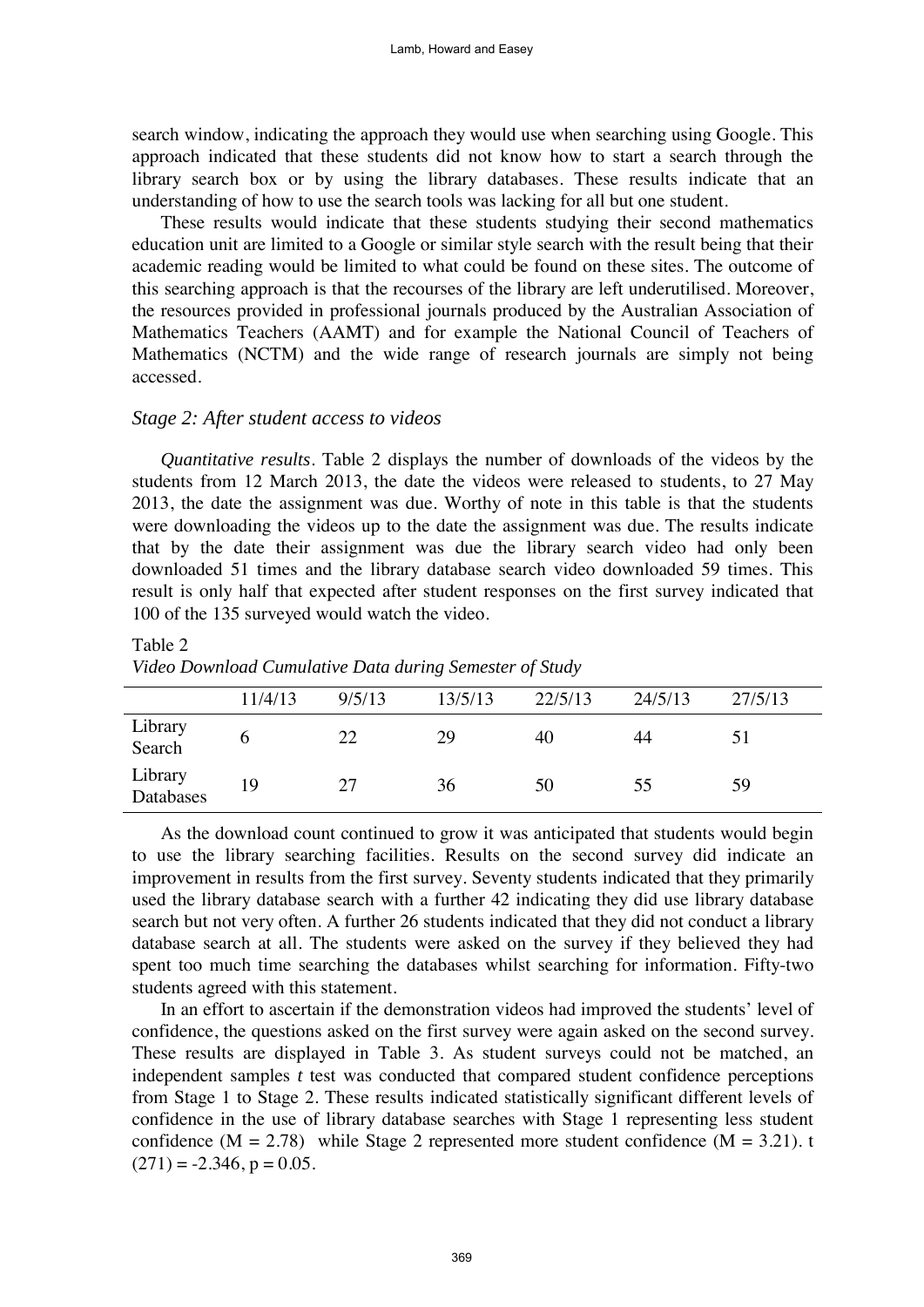| Items                                              |  | $0 \t1 \t2 \t3 \t4 \t5$ |  |  |
|----------------------------------------------------|--|-------------------------|--|--|
| I feel confident when using the library search box |  | 20 3 7 35 46 27         |  |  |
| I feel confident when using the library databases  |  | 13 4 9 45 39 28         |  |  |

Table 3 *Frequency Distribution for Confidence using the Library Search Box and Databases* 

*Qualitative results*. Although some of the interviewed students referred to aspects of the online instructional videos, there was a tendency to use the same strategy demonstrated to the second author in their first interview. Overall the majority of the students did not follow the instructional video recommendations and instead maintained their own research style demonstrated in stage one of the study. Having said that, some students did modify their search technique, and they had learnt to limit their search results as demonstrated in the videos but these techniques were not sophisticated and did not provide the intended results.

During these interviews some of the students also indicated that they had relied on the reading list included in the Unit Outline provided by the lecturer with a typical comment being, "*We should be just told what to read*". Moreover they expressed frustration with this list, as it only contained the actual references to recommended journal articles and did not include hyperlinks to the papers as is the practice in other units in their course. This forced the students to use the library to locate the references. These students reported that a Facebook site used by the students studying the mathematics education unit provided a platform for them to share the readings once someone had downloaded them. The interviewed students presented the argument that this saved a lot of time as they felt they were wasting time by putting effort into learning how to search when they knew that someone would post the articles to the Facebook site for them. Typical of the comments was the following by one student, "We're too busy to learn how to search...We look out for one another and Facebook is good for that".

## Discussion and Conclusion

The large volume of literature available to mathematics education students means they need to be discerning about what they read in order to develop a deep and well informed understanding of mathematics teaching and learning. One way to achieve this is for them to read high quality literature in refereed research and professional journals. However, being able to precisely access appropriate papers easily requires sophisticated library searching techniques. Previous research has shown that university students do not take advantage of the search tools provided by their libraries (Armstrong & Georgas, 2006). Consistent with this prior research, two online demonstration videos, developed for the cohort of 181 students studying their second mathematics unit of four in their course, were only downloaded 51 times for the library search video and 59 times for the library databases search. Moreover, when this download information is considered in conjunction with the enrolment of 181 students it would be fair to say that even when provided with access to demonstrate videos that could be downloaded at any time, students still do not take full advantage of this opportunity to improve their searching techniques. This finding supports the work of Armstrong and Georgas (2006). However, results also indicate a statistically significant increase in student perceptions of their confidence when conducting searches. This confidence can also be evidenced by the increase in student self-reported library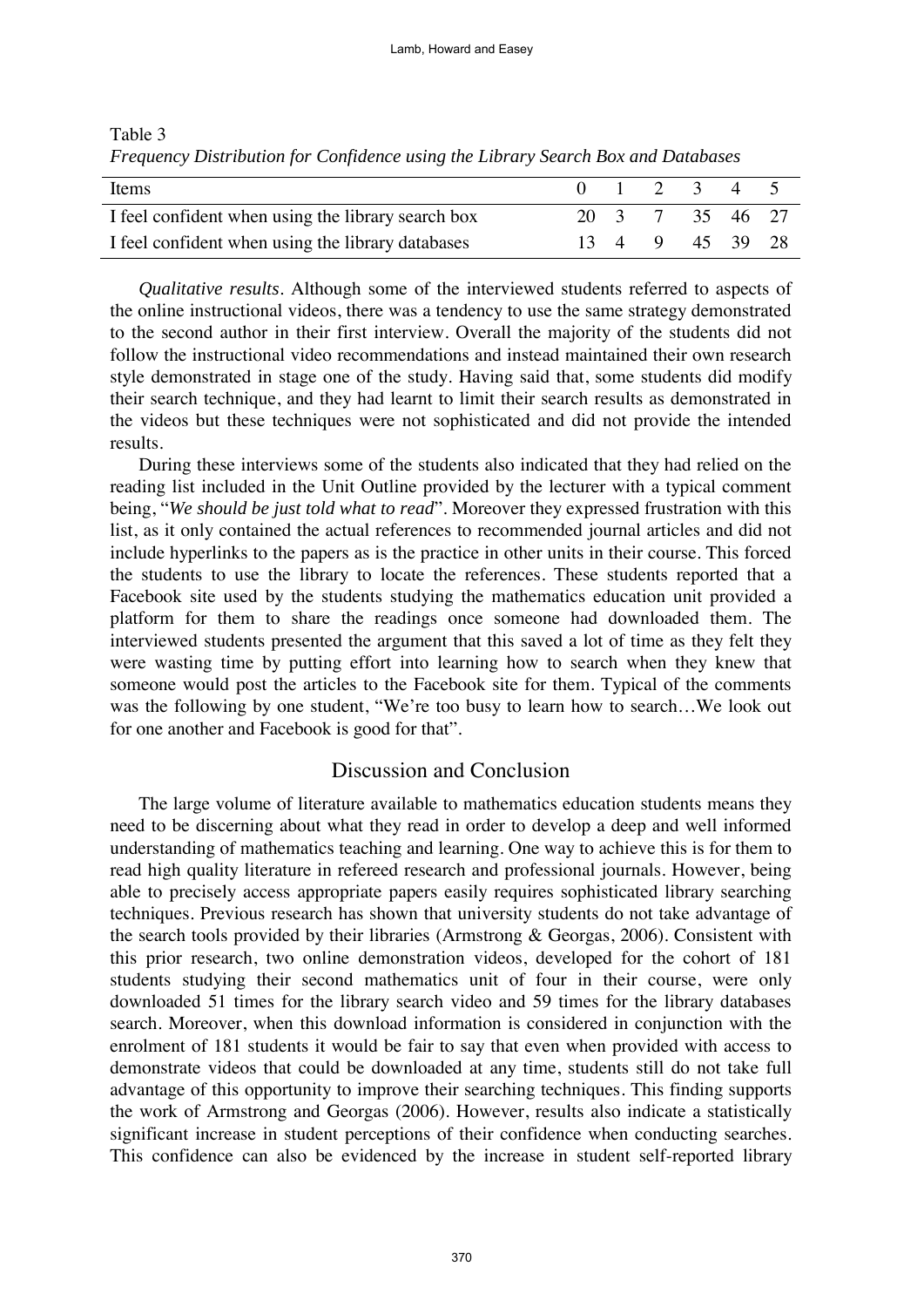searches from 46 students on the first survey to 70 on the second survey with a further 42 using the databases some of the time suggesting that students are trying to make sense of the database searching practices demonstrated on the videos. However these figures are very low and when students are completing assessment items on a large range of topics they highlight that most students are not accessing appropriate literature for the topic they have chosen. The fruits of mathematics education research are therefore being lost on this group of students.

It is also worthy of note that 52 students believed that they had wasted time trying to use the library database search tools indicating that they had tried to engage with the search tools. If these students are not given support they may well return to their previous practices that relied on Google style searches. If however, they are given appropriate ongoing support, their skill level and success rate may well increase. The students in this study continue to have access to the videos and are provided with ongoing collaboration with the Liaison Librarian and academic staff. A recommendation from this study is for time for the Liaison Librarian to be incorporated into the lectures at strategic points in the semester to address student searching issues and to demonstrate library search approaches that grow in sophistication. This approach may also support a growing relationship with the Liaison Librarian as students indicated that they did not contact the librarians when they needed assistance.

The students who were interviewed did not demonstrate any substantial improvement in their search techniques with the only change being modifying their search and limiting search result parameters. Student sharing of journal articles via Facebook, although seemingly helpful, may be working against enhanced learning for all and may even perpetuate learned helplessness by those who sit and wait for others with sophisticated searching skills to provide what they are willing to share. This may be contributing towards the separation of students' results from high distinction to pass in this mathematics education unit. Ongoing research in this space is warranted.

## Acknowledgements

This study was supported by an Australian Catholic University grant funded through the Mathematics Teaching and Learning Research Centre.

## References

- Armstrong, A., & Georgas, H. (2006). Using interactive technology to teach information literacy concepts to undergraduate students. *Reference Services Review, 34*(4), 491-497.
- Barefoot, B. (2006). Bridging the chasm: First-year students and the library. *Chronicle of Higher Education, 52*(20), B16.
- Biggs, J., & Tang, C. (2007). *Teaching for Quality Learning at University* (3rd ed.). Maidenhead McGraw-Hill.
- Bobish, G. (2010). Instruction 2.0 What are we actually doing? *Communications in Information Literacy, 4*(1), 93-111. Retrieved from http://www.comminfolit.org/index.php/cil/article/view/Vol4-2010AR5/116
- Bowles-Terry, M., Hensley, M. K., & Hinchliffe, L. J. (2010). Best practices for online video tutorials in academic libraries. *Communications in Information Literacy, 4*(1), 17-28. Retrieved from http://www.comminfolit.org/index.php/cil/article/view/Vol4-2010AR1/112
- Boyd-Byrnes, M. K., & McDermott, D. (2006). Reaching first year college students: Current practices in instructional programs. *Public Services Quarterly, 2*(4), 1-22. doi: 10.1300/J295v02n0401
- Bruce, C., Edwards, S., & Lupton, M. (2006). Six frames for information literacy education. *Italics, 5*(1). <http://eprints.qut.edu.au/5011/1/5011.pdf>
- Clark, L. A., & Watson, D. (1995). Constructing validity: Basic issues in objective scale development. *Psychological Assessment, 7*(3), 309-319.